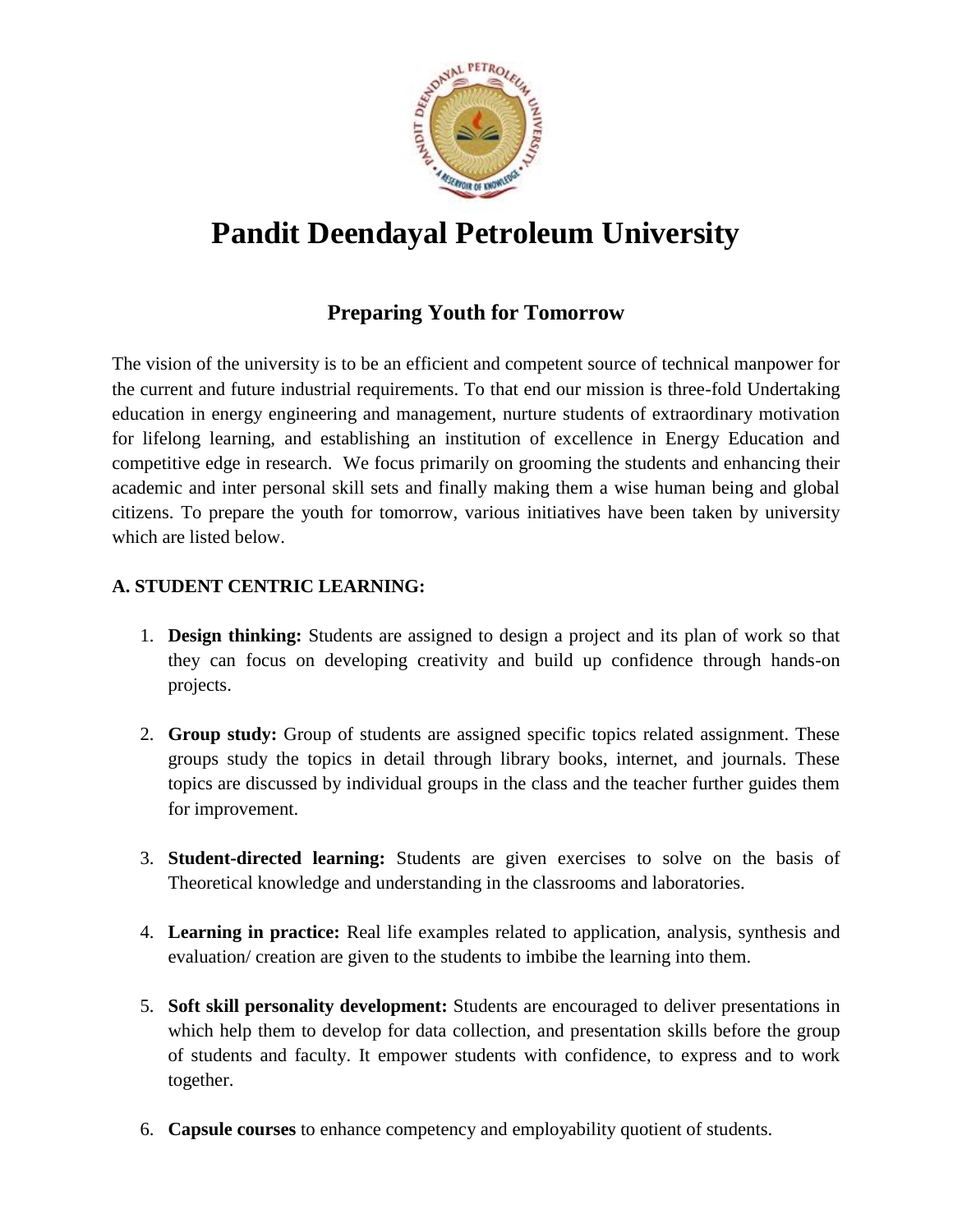#### **B. INTERNSHIPS:**

**Rural Internship:** This internship is intended to understand the socio-economic fabric of rural community in India, its grass root realities, problems and solutions. In Rural internship students works with NGOs for the welfare of the community.

**Urban Internship:** Urban Renewal Mission Internship where students work with Municipal Corporation for one month for tasks related to urban development. This experience provides them perspectives on city administration and inculcates leadership.

**Industrial Training:** B. Tech. students are going for 4 to 10 weeks of industrial training after completing third year. The objectives of industrial training is to provide exposure on the processes, products, and technologies deployed at industries Safety and health norms organization structure of industry marketing strategies etc.

## **C. INTERNATIONAL EXPOSURE PROGRAM:**

This is not just for cross cultural understanding, but a well-structured academic programme to undergo in an international level institution abroad. The University has continued its flagship program namely, International Exposure Program (IEP) started with Partner International Universities during Summer Vacation of each year. It was designed in such a way that students get an exposure academically, technically and culturally with the intent to create and promote a collaborative academic and Research platform at some of the finest universities in the world. PDPU has successfully organized 29 such IEPs with 12 unique International partners & given exposure to 700+ students. Students are encouraged to avail IEP with countries like Canada, US and Australia. This also facilitates students who are interested for study abroad as upward mobility in Higher Education.

#### **D. INNOVATION AND INCUBATION CENTRE:**

PDPU Innovation & Incubation Centre (PDPU-IIC) is an incubator established by Pandit Deendayal Petroleum University (PDPU) in 2014 with an aim to transform the brimming energy and potential of young students, budding innovators, entrepreneurs and technocrats to innovation-driven business ventures leading to a technical renaissance.

PDPU-IIC is registered u/s 8 of Companies Act, 2013. It is recognized as Nodal Institute by Govt. of Gujarat. PDPU-IIC avails funding for its incubated start-ups under Student Start-up and Innovation Policy (SSIP) by Education Dept. of Govt. of Gujarat and Assistance to Startup Innovation Scheme by Industries Commissionerate (IC). It is also recognized as "Technology Business Incubator" by the Department of Science and Technology, Government of India.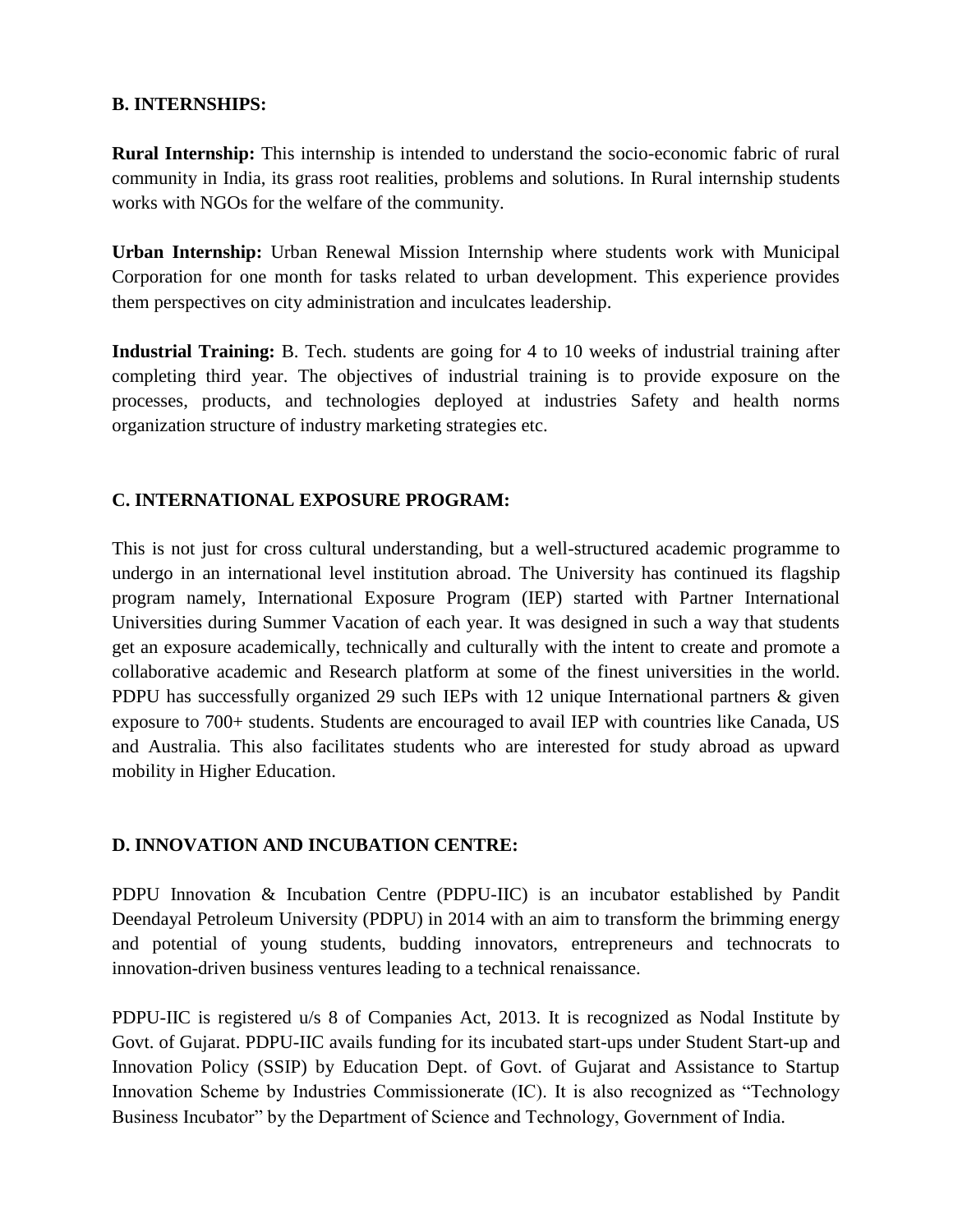# **E. OFFICE OF STUDENT ACTIVITIES, INVOLVEMENT AND LEADERSHIP (OSAIL):**

The Office of Student Activities, Involvement & Leadership complements students' academic experiences by providing services and resources that engage students in creating campus culture through social, cultural, intellectual, spiritual, athletic, recreational, artistic, political, and service opportunities.

The Office supports the student organizations that abound at PDEU. Opportunities are provided for student participation and leadership experiences in a variety of officially recognized clubs and organizations. Currently it mentors and funds around 20+ student clubs which conducts around 175 events throughout the academic year. The staff is committed to delivering quality advising, resource materials, leadership development opportunities, and administrative support services to impact students' growth and development and enhance the success of each student organization.

It ensures that students with Leadership qualities get platform to experiments with their ideas and enhance their skills. These leaders keep the campus buzzing with their innovative events and also ensure that talented students get chance to showcase their talents in those events. There are sports/recreation clubs, special interest groups, professional societies, social service activities, cultural & technical events.

**COMMUNITY DEVELOPMENT INITIATIVE:** The Office of Student Activities, Involvement and Leadership (OSAIL) of the University organizes Vacation Workshops under Community Development Initiative (CDI) every year. In its 10th edition in 2019, the programme included workshops such as Terracotta, Spoken English, Folk Dance, Art & Craft, Computer, Mehndi and Drama.

**NATIONAL SERVICE SCHEME (NSS):** National Service Scheme (NSS) is an Indian government- sponsored public service program conducted by the Ministry of Youth Affairs and Sports, Government of India. This scheme enables the youth to participate in various programmes concerning regional and national Development. With community service as its main focus, NSS, along with its highly passionate volunteers continues to impact the society through a variety of events and camps organized in rural areas. At PDPU, NSS is a one credit course for the first year undergraduate students, and about 100 students enroll every year in it.

### **STUDENT CHAPTERS AND PROFESSIONAL BODIES MEMBERSHIPS:**

The university has 69 professional bodies memberships and 23 students clubs. The major objectives of students chapters and clubs are to deliver a wide array of programs and services to enhance the overall learning experience of our students, both inside and outside of the classroom.